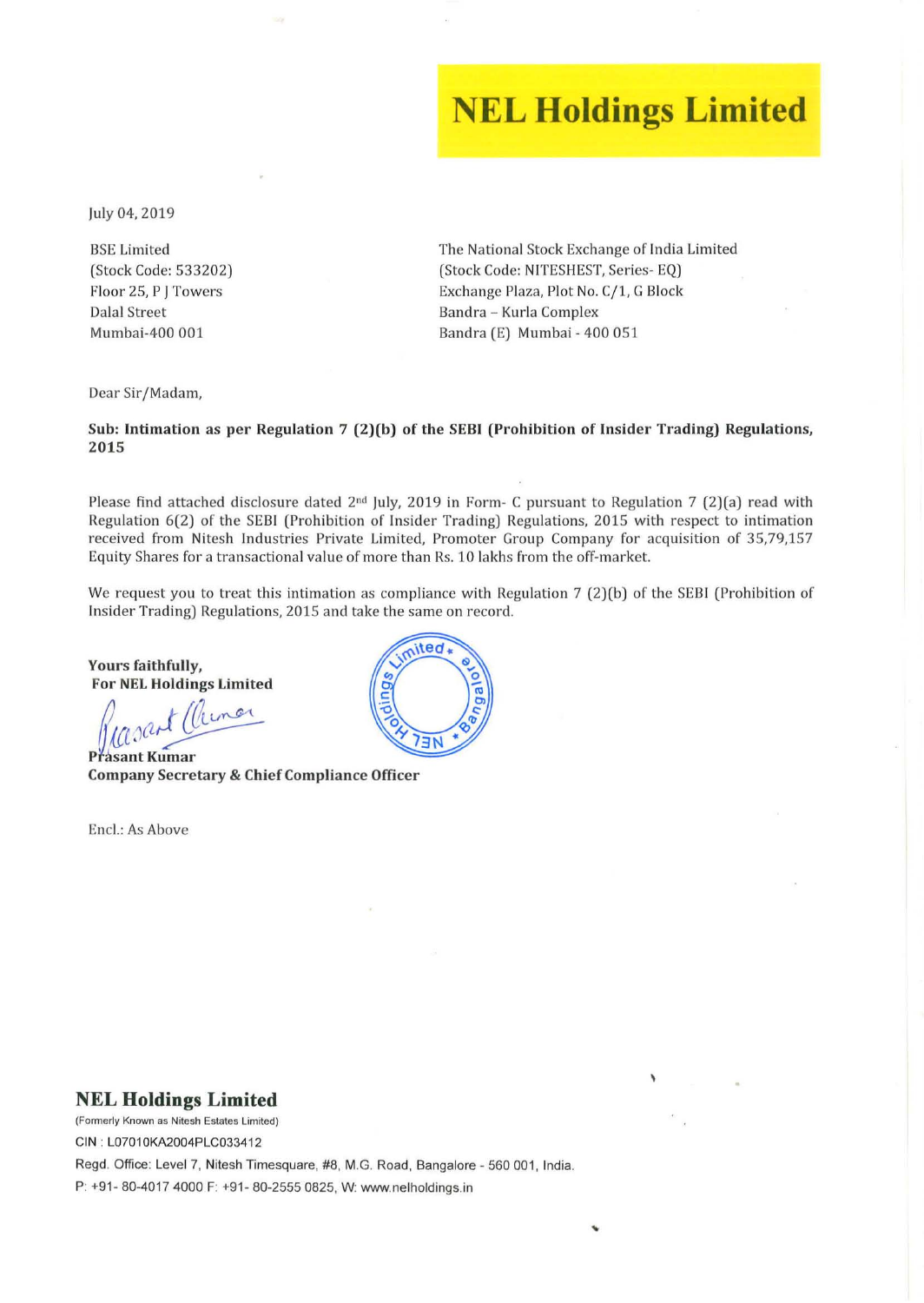## FORMC

### SEBI (Prohibition of Insider Trading) Regulations, 2015 [Regulation 7 (2) read with Regulation 6(2) - Continual disclosure]

Name of the company: NEL HOLDINGS LIMITED<br>ISIN of the company: INE384A01010 ISIN of the company:

\_\1""'"""\\'"'''' W\II";\\'"

menterior in the State of the process of the complete company

### Details of change in holding of Securities of Promoter, Employee or Director of a listed company and other such persons as mentioned in Regulation 6(2).

| Name,           | Category        | Securities held |                              | Securities acquired/Disposed |     |                        |          | Securities held post |                              | Date of allotment                           |    | Date of    | Mode of       |
|-----------------|-----------------|-----------------|------------------------------|------------------------------|-----|------------------------|----------|----------------------|------------------------------|---------------------------------------------|----|------------|---------------|
| PAN,            | of Person       | prior to        |                              |                              |     |                        |          | acquisition/disposal |                              | advice/acquisition of                       |    | intimation | acquisition / |
| CIN/DIN,        |                 | acquisition/    |                              |                              |     |                        |          |                      | shares/                      |                                             | to | disposal   |               |
|                 |                 |                 |                              |                              |     |                        |          |                      |                              |                                             |    |            |               |
| & address       |                 | disposal        |                              |                              |     |                        |          |                      |                              | sale of shares<br>specify                   |    | company    |               |
| with contact    |                 |                 |                              |                              |     |                        |          |                      |                              |                                             |    |            |               |
| nos.            |                 |                 | Type $ No. \text{ and } \% $ | Type of                      | No. | Value                  | Transact |                      | Type of $\vert$ No. and % of | From                                        | To |            |               |
|                 |                 | of              | of shareh-                   | security                     |     |                        | ion Type |                      | security shareholding        |                                             |    |            |               |
|                 |                 | securit         | olding                       |                              |     |                        |          |                      |                              |                                             |    |            |               |
|                 |                 |                 |                              |                              |     |                        |          |                      |                              |                                             |    |            |               |
|                 |                 |                 |                              |                              |     |                        |          |                      |                              |                                             |    |            |               |
|                 |                 |                 |                              |                              |     |                        |          |                      |                              |                                             |    |            |               |
|                 | $\overline{2}$  | 3               | 4                            | 5.                           | 6   | 7                      | 8        | 9.                   | 10                           | 11                                          | 12 | 13         | 14            |
| <b>Nitesh</b>   | Promoter Shares |                 | 18687776                     | <b>Shares</b>                |     | 3579157 Rs.68,00,395/- | Purchase | <b>Shares</b>        | 22266933                     | 29.06.2019 29.06.2019 02.06.2019 Off Market |    |            |               |
| Industries      |                 |                 | $(12.81\%)$                  |                              |     | (Rupces Eight)         |          |                      | (15.27%)                     |                                             |    |            |               |
| Pvt. Ltd.       |                 |                 |                              |                              |     | lakh three             |          |                      |                              |                                             |    |            |               |
| CIN:            |                 |                 |                              |                              |     | hundred                |          |                      |                              |                                             |    |            |               |
| U74300KA2006    |                 |                 |                              |                              |     | ninety five            |          |                      |                              |                                             |    |            |               |
| PTC041133       |                 |                 |                              |                              |     | only)                  |          |                      |                              |                                             |    |            |               |
| Address: 25/A,  |                 |                 |                              |                              |     |                        |          |                      |                              |                                             |    |            |               |
| $2nd$ Floor,    |                 |                 |                              |                              |     |                        |          |                      |                              |                                             |    |            |               |
| Imperial Court, |                 |                 |                              |                              |     |                        |          |                      |                              |                                             |    |            |               |
| Cunningham      |                 |                 |                              |                              |     |                        |          |                      |                              |                                             |    |            |               |
| Road.           |                 |                 |                              |                              |     |                        |          |                      |                              |                                             |    |            |               |
| Bangalore-      |                 |                 |                              |                              |     |                        |          |                      |                              |                                             |    |            |               |
| 560052          |                 |                 |                              |                              |     |                        |          |                      |                              |                                             |    |            |               |
|                 |                 |                 |                              |                              |     |                        |          |                      |                              |                                             |    |            |               |